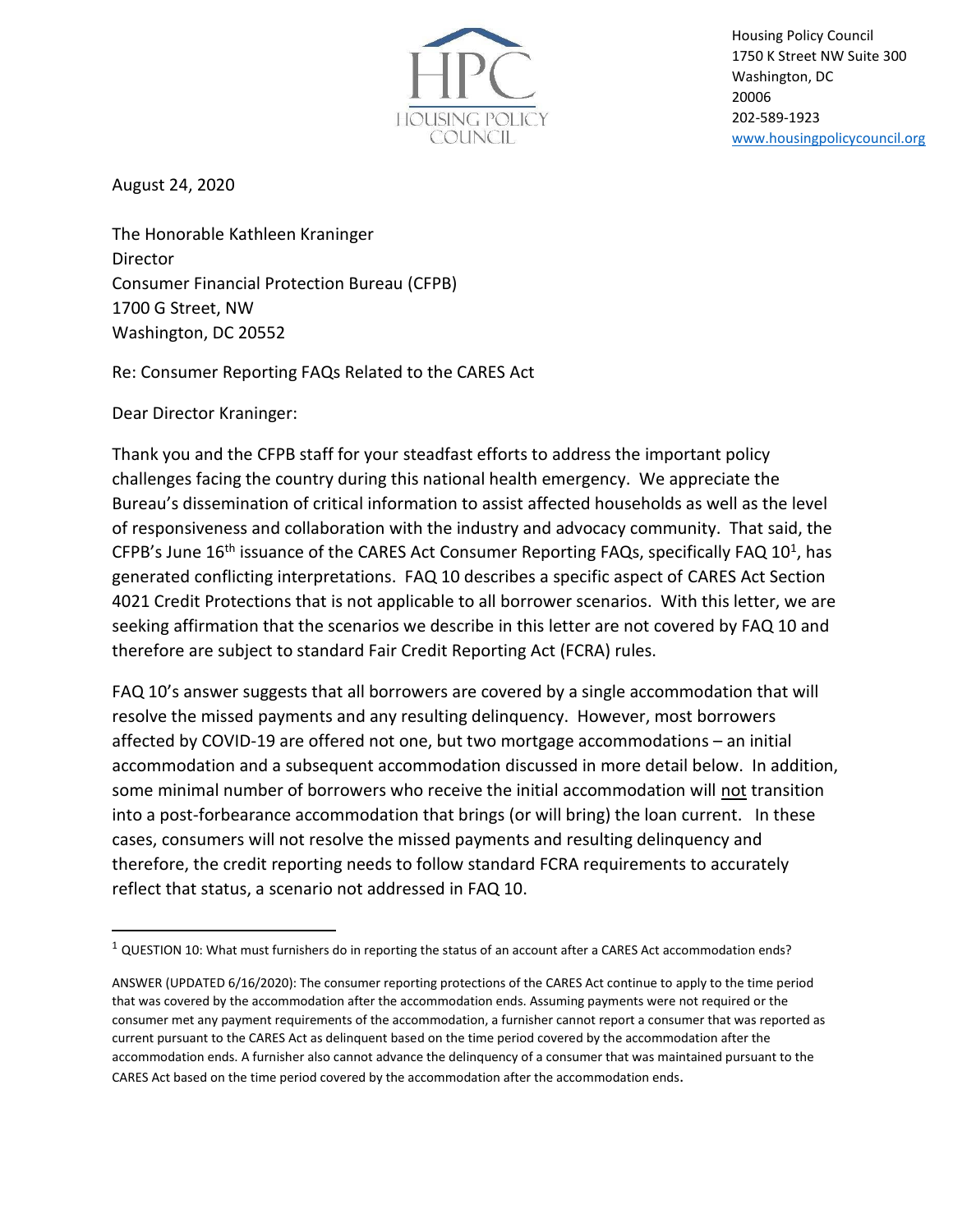## *Distinction Between Initial and Subsequent Accommodations*

Most borrowers receiving payment relief, such as forbearance covered by the CARES Act or a proprietary forbearance plan, benefit not only from the initial forbearance accommodation, but also from a post-forbearance accommodation, such as a deferral, loan modification, or a second lien program (e.g., Fannie Mae / Freddie Mac Deferral or Flex Mod programs and the FHA Stand-Partial Claim or COVID-19 Loan Modification programs). These borrowers receive initial payment relief though the forbearance plan and later, the delayed/missed payments are resolved through a subsequent loss mitigation repayment accommodation. These two distinct forms of accommodation are acknowledged by the Bureau in issuances regarding Regulation X, but not in Consumer Reporting FAQ 10. This distinction matters because a borrower will have their status reported as current or at the level of delinquency accrued prior to forbearance (per CARES) during the initial forbearance accommodation. However, if the borrower does not transition to a post-forbearance accommodation that brings the loan current or makes up the missed/delayed payments, the CARES Act 4021 reporting protection ends with the initial accommodation.

## *Not All Borrowers Will Resolve Delinquency with a Subsequent Post-Forbearance Accommodation*

While most borrowers receiving payment relief through a forbearance (initial accommodation) will engage with their servicers and accept the offer of a subsequent post-forbearance accommodation, some customers will choose not to do so, may be unresponsive, or may not qualify for the programs available. In these less common, yet real, instances where the borrower does not transition from the initial forbearance accommodation into a postforbearance accommodation that brings the loan current and makes up the missed/delayed payments to resolve the outstanding delinquency, FAQ 10 is no longer applicable. In these cases, the servicer must revert to standard FCRA, which will recognize the missed/delayed monthly mortgage obligations that remain unpaid.

## Examples of Borrower Scenarios:

- 1. Borrower receives 12 months COVID-19 forbearance. Servicer reports the borrower as current during the forbearance period. At the end of the forbearance plan and during the "covered period" (as defined under the CARES Act), the borrower enters into a deferral that resolves the delinquency by deferring all past due payments to the end of the loan. The borrower continues to be reported as current at the beginning of the deferral, and reporting for the forbearance period remains unchanged (current under the forbearance accommodation). Scenario is covered by FAQ10.
- 2. Borrower is 1 month delinquent prior to entering into a COVID-19 forbearance. Borrower enters into a 12 month forbearance plan. Borrower makes no payments during the forbearance period. Borrower makes one payment after the forbearance period ends which is applied to the oldest outstanding payment. Borrower subsequently declines all post forbearance options. Standard credit reporting then